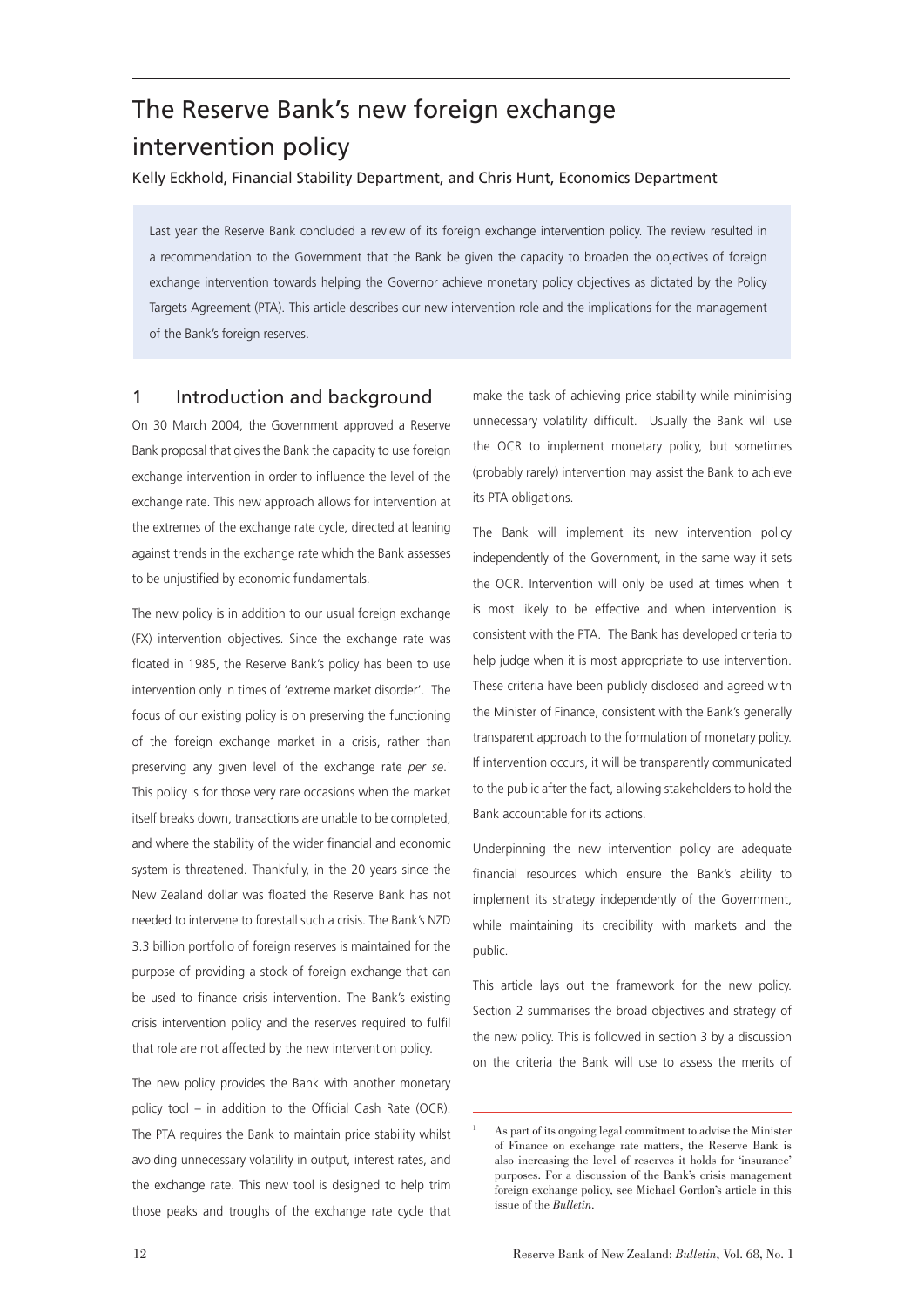intervention in any given circumstance. In section 4 the implications of the new policy for the Reserve Bank's balance sheet are highlighted. The final section describes how intervention will be implemented, and how the intervention policy will be communicated to markets, the public and the Government.

## 2 Intervention objectives and strategy

### What is FX intervention?

Foreign exchange intervention by the Reserve Bank is the purchase or sale of New Zealand dollars in exchange for foreign currencies in the foreign exchange market, with the objective of influencing the level of the exchange rate. This is distinct from merely transacting in the FX market to manage normal foreign exchange requirements as such transactions are done with the aim of minimising any impact on the exchange rate.<sup>2</sup>

### Objectives of the new policy

The new intervention policy is aimed specifically at trimming the peaks and troughs of medium-term fluctuations in the New Zealand dollar (NZD) exchange rate, where there is a misalignment between the exchange rate and its 'fundamentals'.

In general, a floating exchange rate helps the economy to adjust to ever-changing domestic and global conditions, and encourages the efficient allocation of productive resources. The value of the exchange rate over the medium to long run is determined by, among other things, relative inflation and interest rate differentials, the stage in the business cycle in relation to its trading partners, movements in the terms of trade, and productivity differentials.<sup>3</sup> These relationships mean that the exchange rate can act as a significant buffer for the economy. When the New Zealand economy is weak,

for example, profitability and asset returns tend to be low, reducing demand for New Zealand dollar denominated assets. This, in turn, is likely to lead to a depreciation of the exchange rate, helping to promote a return to stronger activity.

But there may be times when exchange rate fluctuations do not fully reflect fundamentals. Examples might include instances where the short-run value of the exchange rate over- or under- shoots its 'fair value' because of nonfundamental factors such as the trend-following behaviour implied by some 'technical' trading rules followed by foreign exchange dealers, or other short-term speculative behaviour.

Non-fundamental drivers may at times push the exchange rate to extreme levels, putting undue pressure on some parts of the economy, such as the export sector. For example, when the New Zealand dollar is significantly over-valued in relation to 'equilibrium' or its long-run average, exporters may experience declines in their New Zealand dollar denominated export returns.4 These firms may refrain from investing or expanding their operations in such a climate, while some may go out of business altogether.<sup>5</sup>

Instances where there is a significant misalignment between the exchange rate and its fundamental value are probably few and far between. Further, it can be hard to identify exchange rate misalignments. Consequently, it is likely that we will intervene relatively rarely to influence the level of the exchange rate.

### Basic strategy

Figure 1 (overleaf) presents a stylised picture of the basic strategy. When the New Zealand dollar is too high (under the benchmark criteria explained in section 3), the Reserve

<sup>2</sup> Some examples of standard FX transactions include those associated with the payment of bills denominated in foreign currencies or transactions to help manage the Bank's exposure to exchange rate risk.

<sup>3</sup> For a discussion of some of these factors see, Anella Munro (2004) "What drives the New Zealand dollar?" RBNZ *Bulletin*, Vol. 67, No. 2, pp. 21-35

<sup>4</sup> Note that exporters may experience fluctuations in their incomes due to factors other than the exchange rate, such as variations in foreign currency commodity prices. Declining export earnings are not necessarily a sign that the exchange rate is over valued.

<sup>5</sup> Such developments raise the possibility of 'hysteresis' effects, whereby the growth of firms during low exchange periods is not sufficient to offset declining numbers in high periods. In turn, the overall result could be slower growth of the export or tradables sector than might otherwise be the case.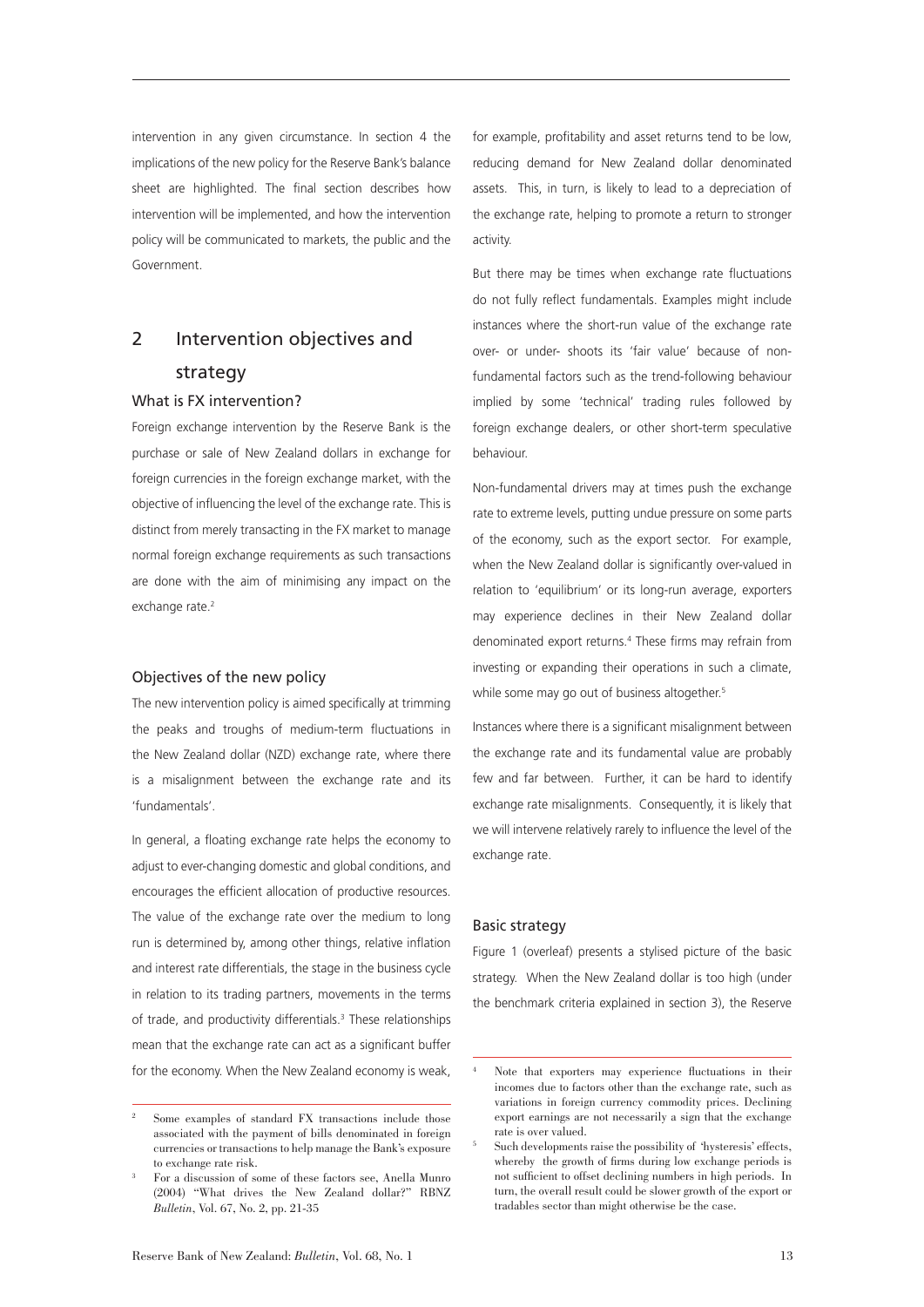Bank will sell New Zealand dollars and buy foreign currency in the foreign exchange market. Conversely, when the currency is too low, the Reserve Bank will buy New Zealand dollars and sell foreign exchange.

Intervention near the peaks of the exchange rate cycle will leave the Bank with an open (unhedged) net 'long' foreign currency position, while intervention at troughs will result in an open net 'short' foreign currency position.<sup>6</sup> Open foreign currency positions will be closed when the exchange rate nears the middle of the normal cyclical range – that is, when the exchange rate is near its long term equilibrium value. For example, if the Bank had a net long foreign currency position, it would look to buy back New Zealand dollars at that point.

### Figure 1 Illustrative intervention scenario



### How intervention works

Intervention is thought to work best in situations where it provides a signal to markets about future monetary policy settings or the level of the equilibrium exchange rate. The signal might relate to information the central bank has but market participants do not. The act of intervention may convey a message about monetary policy settings or the exchange rate that gives market participants greater confidence to trade in ways that will encourage the exchange rate to revert towards more justified levels.<sup>7</sup>

Another reason why intervention might have an impact on the exchange rate in some cases is the idea that exchange rates are partly determined by the underlying structure of the financial markets.<sup>8</sup> For example, simple technical trading rules that try to take advantage of the continuation of short term trends in financial prices are used widely in the markets.<sup>9</sup> If exchange rates are at times partially determined by trend following behaviour rather than fundamentals, then it is possible intervention could have an impact on exchange rates if intervention disrupts the signals that trend followers look for. A relatively modest transaction by the central bank at the right time may be sufficient to slow or even prevent further movements of the exchange rate away from equilibrium. It might also be the case that intervention could encourage short term traders to jump in behind the Bank reinforcing the efficacy of the initial intervention transaction.

However, all of these mechanisms are subtle drivers of markets. We do not expect that intervention will be effective enough to offset the impact of fundamentals. This view is consistent with the experience of other central banks who have tried to intervene against fundamental trends and have been unsuccessful (e.g the Bank of England's attempt to defend the pound in 1992).

## 3 Criteria for assessing the appropriateness of intervention

The previous section briefly discussed how the new intervention policy would work, with the goal of trimming the peaks and troughs of extreme medium term movements in the exchange rate.

To successfully implement foreign exchange intervention the Bank has developed a framework and criteria to guide

<sup>6</sup> A net 'long' ('short') foreign currency position is one when the value of the Bank's foreign currency assets exceeds (is less than) that of its foreign currency liabilities.

<sup>7</sup> For a discussion of the relevant literature see L Sarno and M P Taylor (2001), "Official intervention in the foreign exchange market: is it effective and, if so, how does it work?", *Journal of Economic Literature*, No. 39, pp. 839-868.

<sup>8</sup> Sarno and Taylor (2001) provide a light overview while M Evans and R K Lyons (2002), "Order flow and exchange rate dynamics", *Journal of Political Economy*, Vol. 110, No. 1, pp. 170-180, provides a more in depth examination.

<sup>9</sup> See Y Cheung and M D Chinn (2001), "Currency traders and exchange rate dynamics: a survey of the U S market", *Journal of International Money and Finance*, 20, pp. 439-471 for a survey of the practices of market participants.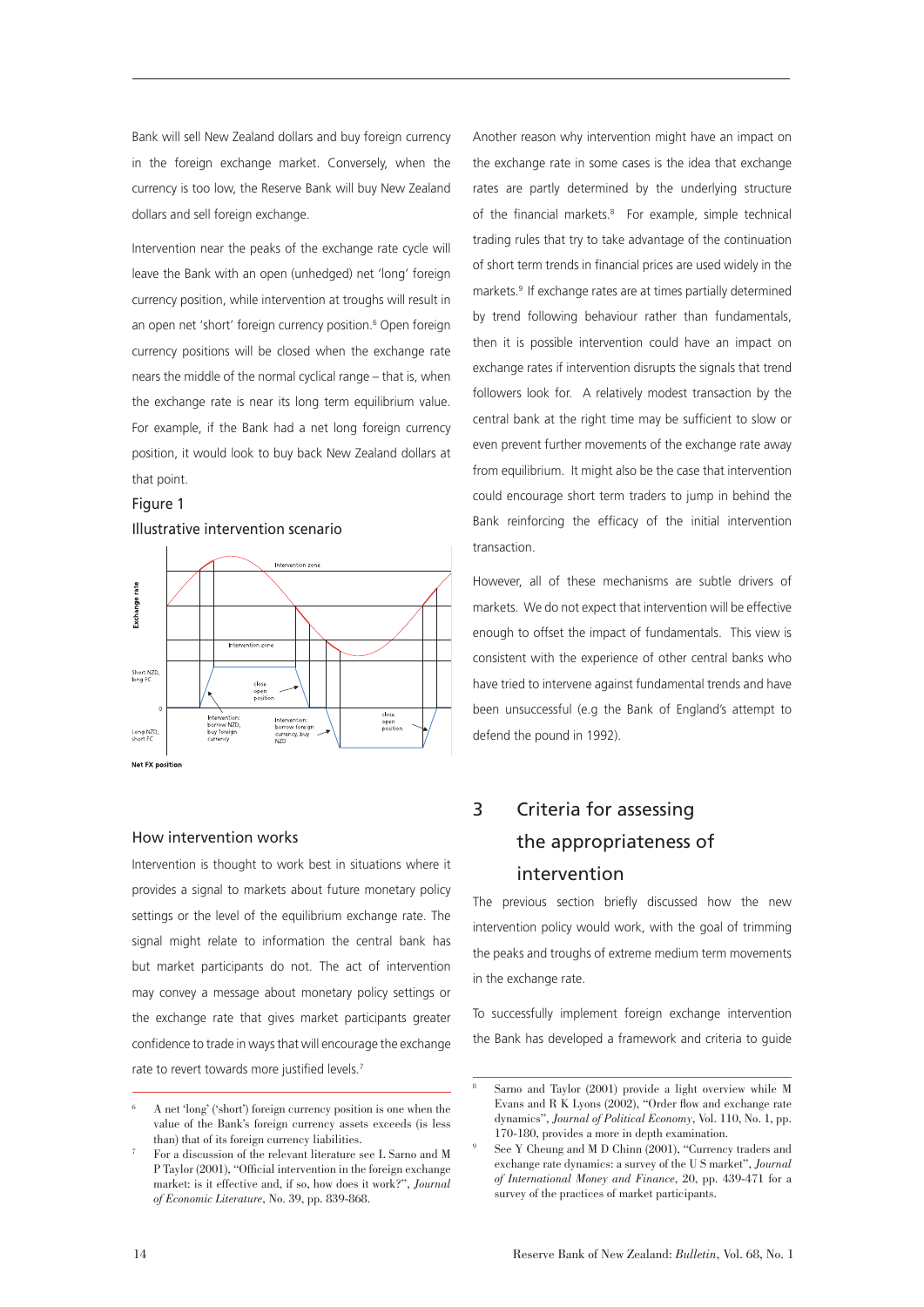decision making on when to intervene. This will help to ensure that the Bank implements intervention in line with its stated objectives, and that any financial and reputational risks of intervention are managed in a prudent fashion.

Specifically, before intervening the Bank will need to be satisfied that all of the following criteria are met:

- the exchange rate must be exceptionally high or low;
- the exchange rate must be unjustified by economic fundamentals;
- intervention must be consistent with the PTA; and
- conditions in markets must be opportune and allow intervention a reasonable chance of success.

### When is the exchange rate exceptionally high or low?

Since the float of the New Zealand dollar in 1985, the nominal trade weighted index (TWI) has fluctuated in a wide range around a fairly stable 'equilibrium' or long-run average (see figure 2).10

Assessing when the exchange rate is exceptionally high or low is largely a statistical exercise. We compare the current level of the exchange rate to historical deviations from its long-run average, and look for situations when the deviations are unusually large. This criterion probably involves the least amount of judgement in comparison to the others.





The TWI comprises the currencies of Australia, the Euro zone, Japan, the US and UK, weighted according to each currency's share of New Zealand's merchandise trade and their share of the 5-country aggregate GDP.

Our main focus is on the 'effective' exchange rate or TWI, as this best represents a measure of the exchange rate relevant for the whole economy on average. However, we also look at individual exchange rates as a cross-check to see whether our broad measure is being unduly driven by factors specific to particular currencies.

### When is an exchange rate unjustified by fundamentals?

Although the first requirement for intervention might be satisfied – the exchange rate could be *exceptional* by historical standards – it does not automatically follow that the level is unjustified.

In reaching a judgement as to whether the exchange rate might be unjustified, the Bank will look for evidence of a disjuncture between the value of the exchange rate and the broader cyclical position of the economy, or the specific fundamental factors underpinning medium–term trend movements in the exchange rate.

Any assessment of whether a given exchange rate is *unjustified*, requires a judgement of where the currency should be relative to where it actually is, based on particular information on the direction of economic fundamentals. This judgement involves bringing together information from a number of sources. This information set includes, among other things:

- The *broad cyclical position* of the economy relative to our trading partners: the exchange rate should depreciate if our expected relative growth rate slows. Specific factors include indicators relating to domestic consumption, net migration, the housing market, and relative output gaps. Relative cyclical positions are also often reflected in interest rate differentials, especially given that most TWI partner countries target low inflation. For example, a softer economy implies lower New Zealand interest rates, and hence lower interest rate differentials with our trading partners.
- The *terms of trade*: this measures the ratio of merchandise export prices to merchandise import prices. An increase in the terms of trade indicates that the real purchasing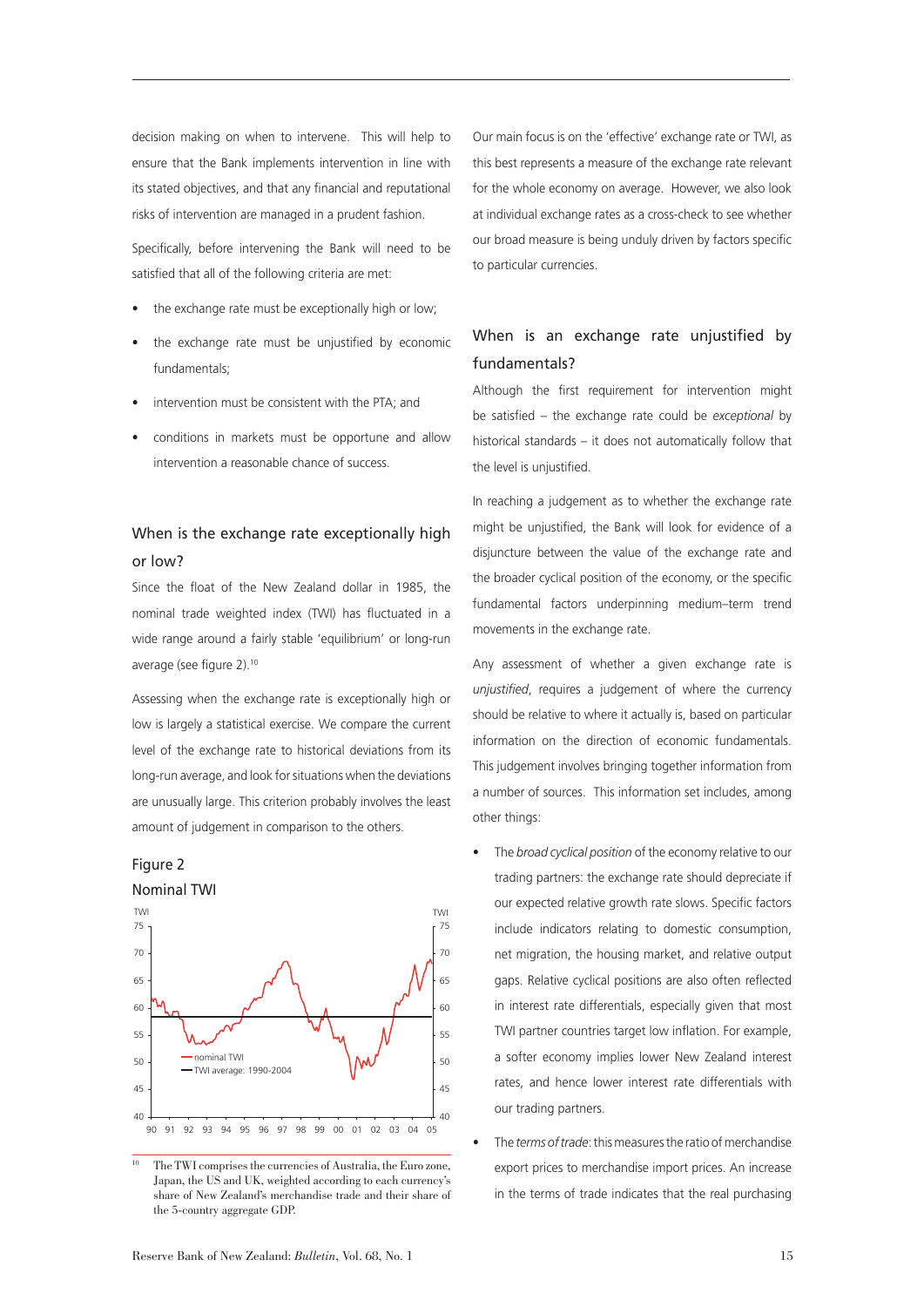power of exports has increased, and this tends to be associated with a strengthening of the New Zealand dollar.

- the *current account position*: the current account is a broad indicator of both external and internal balances which may indicate whether the exchange rate is justified. For example, an unusually large current account deficit in New Zealand compared to our trading partners might suggest that the exchange rate is overvalued and that a downward correction in the New Zealand dollar is warranted to bring about external balance.
- Other evidence about the general condition of the tradables sector of the economy. For example, indicators of a significant change in activity or profitability within the export sector could provide corroborative evidence that a particular level of the exchange rate was unjustified.

These indicators are not intended to be a fixed checklist relevant for all situations. An all encompassing set of indicators suitable for deciding whether the exchange rate in every situation is unjustified does not exist. This means that the Bank cannot take a mechanistic approach to deciding whether intervention is warranted. Each potential intervention will be assessed on a case by case basis using information that seems most appropriate to the situation at hand.

#### Intervention consistent with the PTA

The third hurdle that must be overcome before we consider intervention is that intervention must not conflict with the PTA. The PTA states that the Bank must aim for inflation outcomes between 1–3% over the medium term, while avoiding unnecessary instability in output, interest rates, and the exchange rate.

At one level, the new intervention policy can help contribute directly to avoiding unnecessary instability in the exchange rate if intervention helps offset a misalignment of the exchange rate from economic fundamentals.

But intervention must not compromise the overriding objective of price stability. In other words, the Reserve Bank will need to be comfortable that any inflationary or disinflationary impact from intervention will not push inflation outside the target range over the medium term.<sup>11</sup> For example, intervention to dampen an upward exchange rate cycle implies less exchange rate restraint on inflation pressures, all else being equal. Hence the Bank will also have to be confident that future interest rate increases will not be necessary to compensate for a successful foreign exchange intervention.

An implication of the PTA consistency criterion is that intervention should be timed to roughly coincide with the broad thrust of interest rate settings. For example, it makes little sense to intervene to try and push the exchange rate lower when the Bank believes that higher interest rates may be required in the near future to control inflation pressures. In this situation, a successful intervention would inappropriately loosen monetary conditions. Normally, the Bank would look to adjust its main policy lever – the OCR – when overall monetary conditions seem too tight or easy. However, there might be occasions when the Bank is reluctant to move the OCR. For example, the Bank might conclude that further interest rate tightening to offset domestic inflation pressures is inappropriate, but that it is too soon to begin actually cutting interest rates. The Bank could intervene in response to an overvalued exchange rate that is extreme and unjustified, thereby effectively loosening monetary conditions without prematurely beginning an interest rate easing cycle.

### Intervention must be opportune

Even if intervention is warranted from a policy standpoint (ie, intervention satisfies the first three criteria), conditions in the foreign exchange markets must be conducive to having a meaningful impact on the exchange rate. It would be pointless, and potentially costly, to intervene in circumstances where there was little chance of affecting prevailing market

<sup>11</sup> A depreciating dollar makes imports of consumption goods and inputs more expensive in New Zealand dollar terms and so adds to inflation pressure. Conversely, an appreciating currency constrains inflation pressure by reducing the cost of imports in New Zealand dollar terms.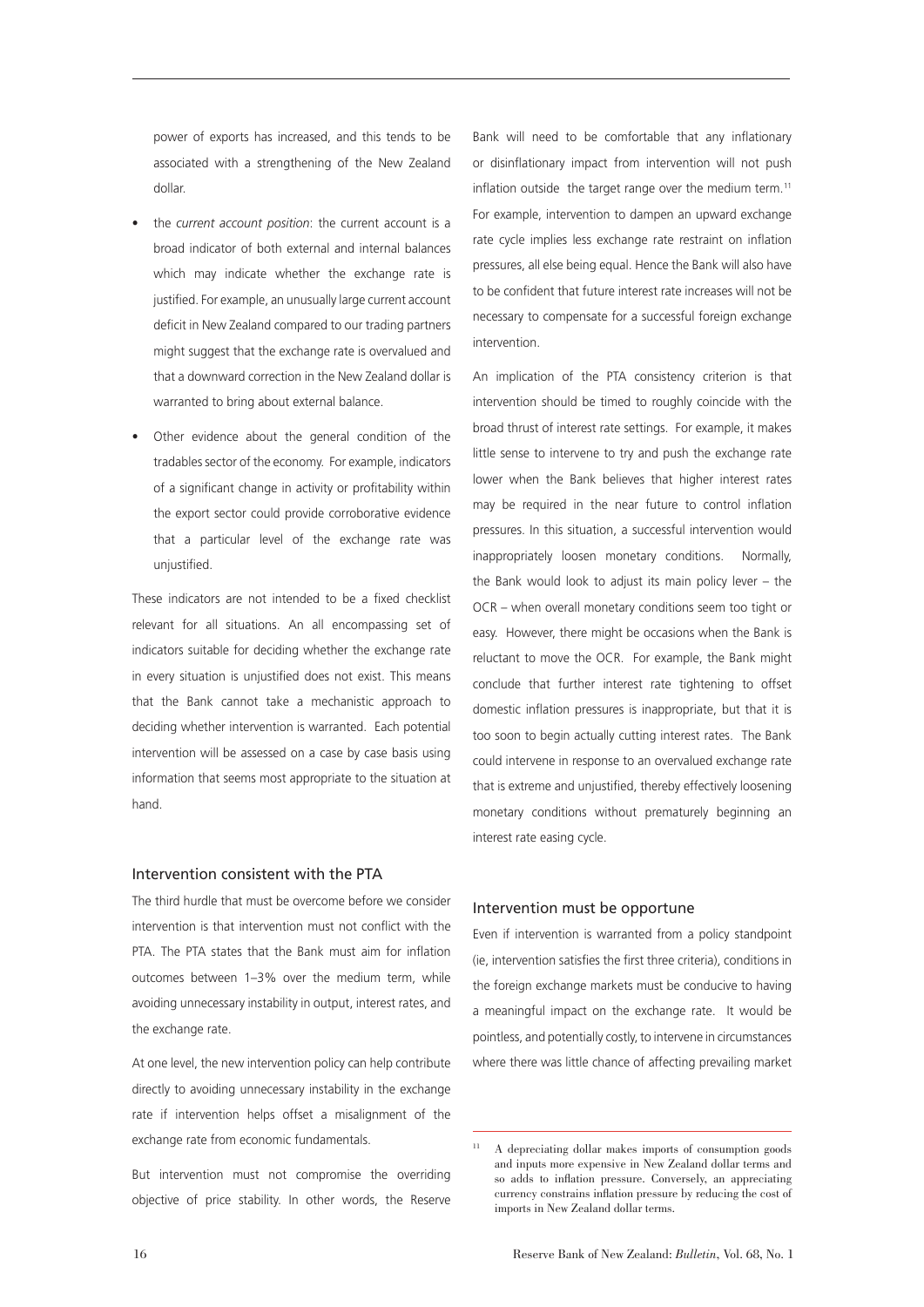trends. At the extreme, speculators could be encouraged to trade against the Bank in the foreign exchange market.

Intervention is more likely to be opportune and thus effective when most of the following apply:

- there is a relative absence of capital flows that might offset intervention;
- market participants are becoming less sure that the exchange rate will remain significantly above or below fair value;
- market participants are becoming less confident that recent trends in the exchange rate that have taken the exchange rate further away from fair value will persist;
- the balance of capital flows is shifting towards pushing the exchange rate back towards equilibrium, and there is some prospect that capital flows in the future will bias the exchange rate to move in a similar direction to that implied by intervention; and
- market participants are positioned in such a way that they are vulnerable to a sudden movement in the exchange rate towards fair value – should such a movement occur then they would need to transact to reduce their exposures, with such transactions supporting the direction of intervention.

The Bank is a regular participant in the foreign exchange market and maintains an extensive array of contacts from whom we can extract information useful in making judgements on whether the above considerations are satisfied, and thus whether intervention is opportune.

Taken together, the four criteria provide a robust framework for assessing when to intervene. If the exchange rate is exceptionally and unjustifiably high, and it is opportune to intervene, then it is most likely that intervention will be effective in trimming the peaks and troughs of the exchange rate cycle. It is also more likely that the financial and reputational risks associated with intervention will be minimised as much as possible. The reputational risks are managed because the criteria minimise the chance that intervention will conflict with monetary policy. The financial risks are managed as the criteria reduce the chances of the Bank running down its capital and thus its reputational

standing trying to defend a particular level of the exchange rate, or going against fundamentally determined trends in the exchange rate.

## 4 Financial implications for the Bank

This section describes the implications that intervention has on the Reserve Bank's annual net income and on the structure of our balance sheet.

### The impact of intervention on the Bank's profitability and capital requirements

Intervention, if required, will add significant volatility to the Bank's earnings. This volatility mainly reflects the nature of a floating currency and thus the exchange rate risk inherent in net open foreign positions accumulated through intervention.

Corporations hold capital partly to see them through the times when the company is less profitable than average. In bad years, companies 'dip' into their capital to cover financial losses so they can continue operating. The Reserve Bank is no different in this respect. The Bank holds capital in the form of investments in New Zealand government securities that can be liquidated to cover any losses incurred while conducting normal business activities.

As intervention implies a higher level of financial risk compared to the Reserve Bank's other activities, the Bank needed additional capital to cover the potential for losses associated with intervention.

The Bank estimated the amount of capital required to be NZD 1 billion, given the strategy it wished to implement and a conservative view of the peak losses that might stem from the strategy. The Bank's request for a capital injection from the Government, to give it the financial capability to implement intervention independently of the Government, was one of the key recommendations the Bank made to the Minister of Finance. The Minister of Finance and Cabinet endorsed the Bank's request for additional capital and that capital was delivered to the Bank in June 2004.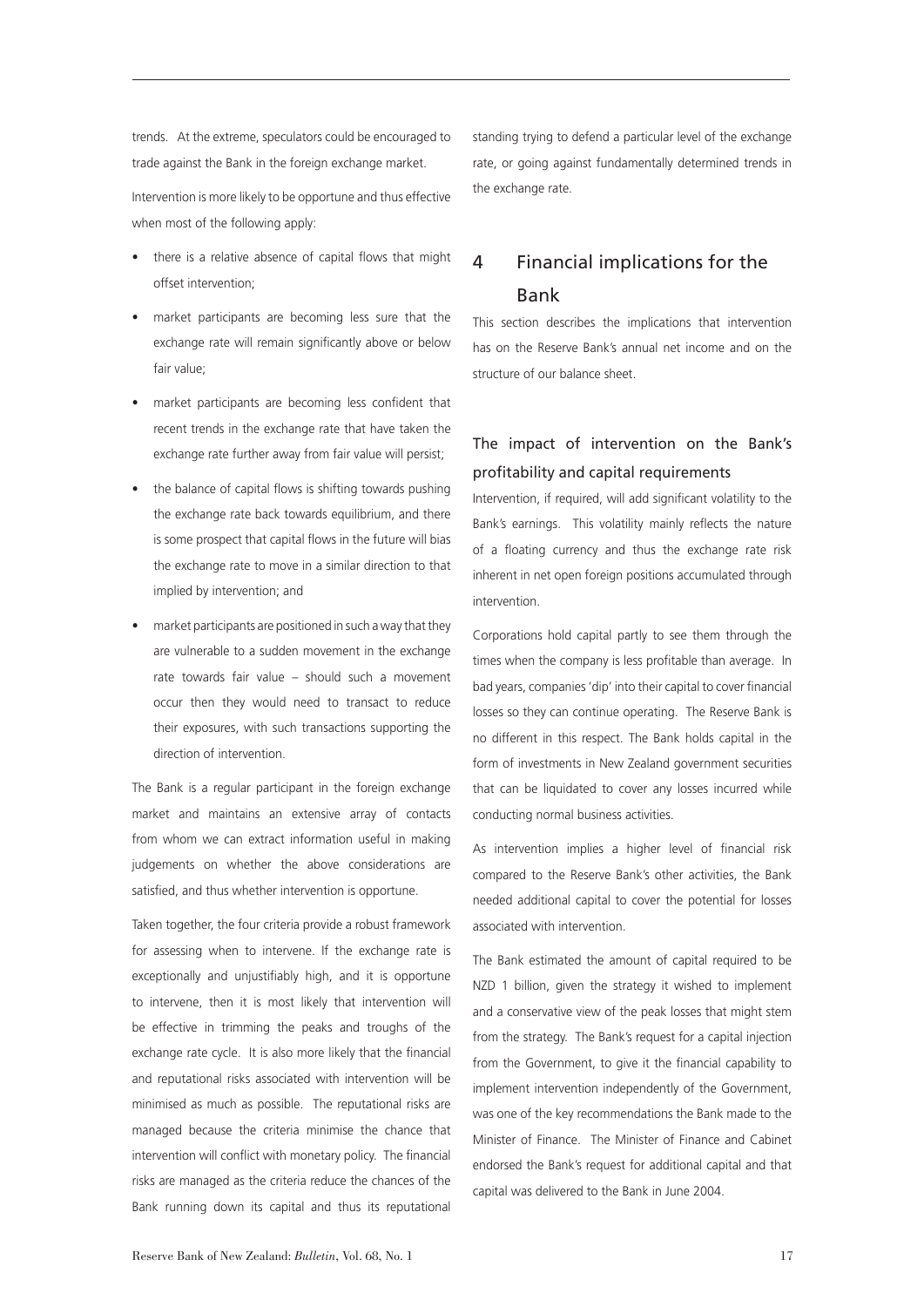The following two sections describe in more detail the nature of the factors that give rise to the financial risks associated with FX intervention: specifically exchange rate and interest rate risks.

### The impact of exchange rate changes

Generally, the Reserve Bank's balance sheet has quite a low exposure to changes in exchange rates. This is because the Bank typically matches the currency denomination of its assets with the liabilities that finance those assets. In normal times, if the exchange rate rises (falls), the New Zealand dollar value of its foreign currency assets and liabilities falls (rises), together creating no net change in the equity of the Bank.

In contrast, foreign exchange intervention deliberately creates a mismatch between the currency denomination of the Bank's assets and liabilities. For example, if the Bank intervenes by selling New Zealand dollars for foreign currencies and the exchange rate rises further, then the Bank records a loss as the New Zealand dollar value of the foreign currencies purchased falls relative to the New Zealand dollar amount originally paid.

The potential for exchange rate risk is relatively large as exchange rates are volatile. The criteria used to decide when to intervene can mitigate but not entirely eliminate this exchange rate risk. Losses from net open intervention positions could accrue for a while. However, these are likely to be temporary or 'unrealised' losses, as in the end, unrealised losses will disappear provided the exchange rate reverts back to its equilibrium or long run average.

A more serious situation is one where the Bank might not identify a change in the equilibrium exchange rate and intervenes inappropriately In this case losses could well become 'realised', or appear permanently on the Bank's balance sheet. However, the appropriate application of the intervention criteria will help minimise the potential for permanent realised exchange rate losses being incurred. Indeed, the basic strategy of buying low/selling high should prove profitable in terms of realised exchange rate gains over the medium term for the Bank's balance sheet.

#### The impact of interest rates

The Bank's normal approach of matching the currency denomination of its assets and liabilities implies that the average carrying cost of holding reserves (ie the difference between the interest earned on reserves investments and interest paid on the loans financing reserves) is low and relatively stable. This is because the rates at which the New Zealand Government can borrow foreign currencies to fund reserves are reasonably close to the rates the Bank earns on its invested reserves.12 For example, in the 2003/04 financial year the passive holding costs of reserves totalled around NZD 2.3 million for the Bank's NZD 3.9 billion reserves portfolio (as at 30 June 2004).

Intervention results in the Bank investing and borrowing in different currencies at potentially quite different interest rates, making the average carrying cost of holding reserves more variable and perhaps larger.

New Zealand interest rates tend to be higher than those in the countries where the Bank invests reserves (currently the US and Europe). This means that when the Bank intervenes to lean against a high exchange rate, and thus when it has borrowed New Zealand dollars to invest offshore, the average carrying cost of holding reserves will rise.

At the other end of the exchange rate cycle the opposite occurs. The Bank earns extra income by borrowing at relatively low foreign interest rates and investing at higher New Zealand rates.

Over the entire exchange rate cycle, the periods when the Bank's carrying cost of holding reserves is higher than usual should be broadly balanced by periods when the reserves carrying cost is lower. However, it is probably the case that interest rate differentials will be a bit higher on average at the top of the exchange rate cycle than when the exchange rate is relatively low. Hence on average it is quite likely that intervention will add a modest amount to the average carrying cost of holding reserves. These higher average carrying costs should be balanced by the potential

In fact, recently the Government has been able to borrow foreign currencies for the Bank to invest in reserves at historically attractive rates that should imply that reserves are profitable to hold in the future.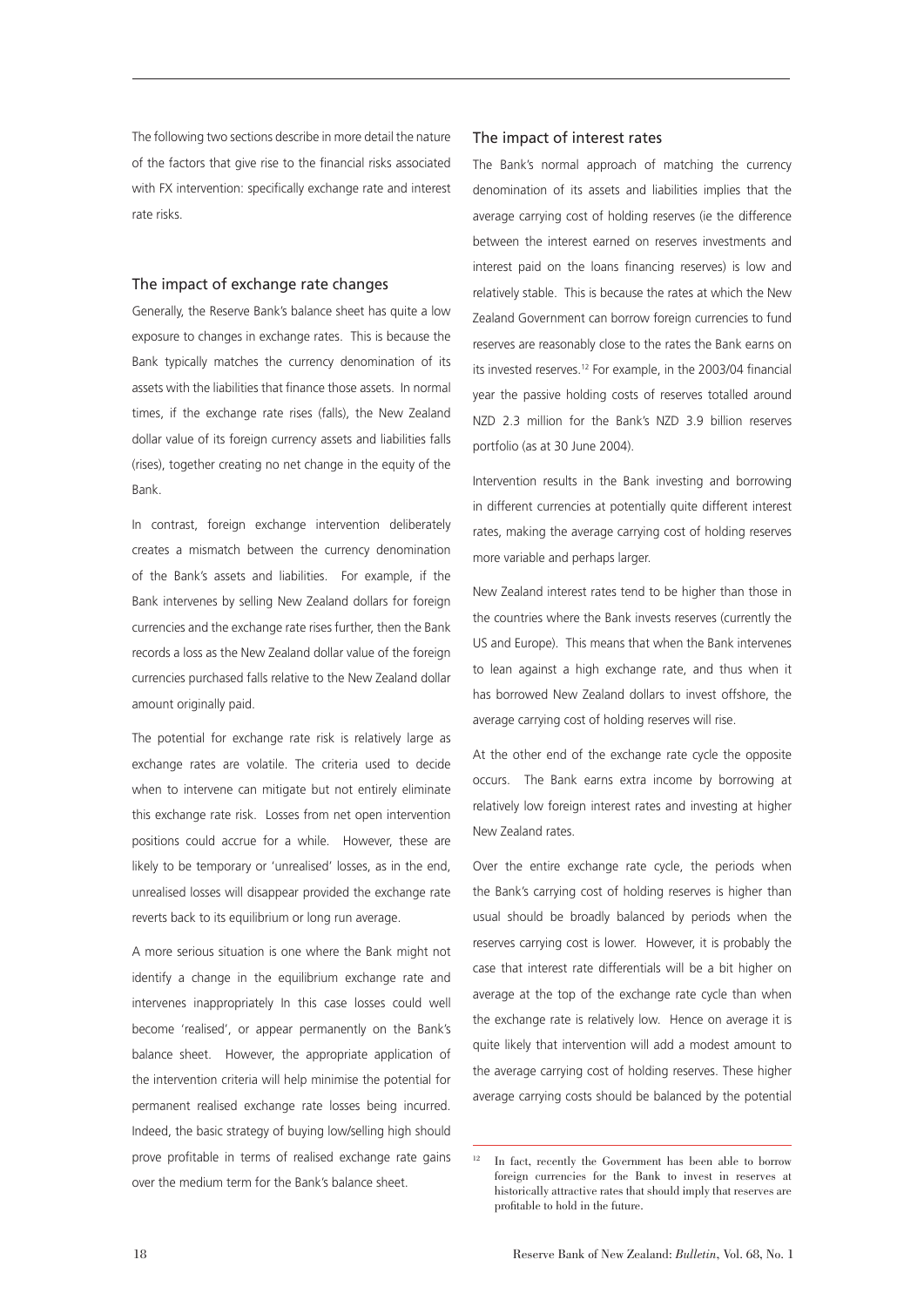for realised gains on the exchange rate described earlier, implying that intervention overall shouldn't prove costly over the medium term, and may prove to be profitable.

### The impact of intervention on the level of foreign reserves

Foreign exchange intervention requires the Bank to take on an exchange rate exposure to try to influence the exchange rate. Taking that exchange rate exposure may or may not affect the level of foreign reserves the Bank holds, depending on the mechanism it uses to create a currency mismatch between our assets and liabilities.

Intervention will result in a change in the level of our foreign reserves if we have to borrow to accumulate further assets. For example, intervention at the top of the exchange rate cycle will result in an increase in the Bank's reserves if its sales of New Zealand dollars are financed by borrowing New Zealand dollars from the Government. The total size of our balance sheet will grow and the level of foreign reserve assets will increase.

#### *Stylised RBNZ balance sheet*

### *RBNZ buys FX, sells NZD to reduce the value of the*

*NZD*

| Assets                 | <b>Liabilities</b>     |
|------------------------|------------------------|
| Foreign reserve assets |                        |
| - in foreign currency  | Foreign currency loans |
| $-$ in N7D             | NZD loans              |

Intervention at the troughs of the exchange rate cycle will increase the level of the Bank's reserve assets if it chooses to build up a stock of New Zealand dollar denominated investments financed through foreign currency denominated loans. Note that in this case the Bank's stock of foreign currency reserve assets does not increase as it is New Zealand dollar denominated assets that are accumulated. However, the Bank's total reserve assets (defined as foreign currency denominated assets and New Zealand dollar denominated assets) will rise.

#### *Stylised RBNZ balance sheet*

#### *RBNZ sells FX, buys NZD to increase the value of*

|  | 1e I.<br>,, | VZ |
|--|-------------|----|
|--|-------------|----|

| <b>Assets</b>          | <b>Liabilities</b>     |
|------------------------|------------------------|
| Foreign reserve assets |                        |
| - in foreign currency  | Foreign currency loans |
| $-$ in N7D             | NZD loans              |

However, intervention need not affect the Bank's total holdings of reserve assets as there are other ways for the Bank to create a mismatch between the currency denomination of its assets and liabilities. An alternative approach at the top of the exchange rate cycle is to finance intervention by changing the currency denomination of the foreign currency loans the Bank already has (by using derivatives, or by repaying existing loans early and replacing them with new New Zealand dollar denominated loans). The Bank's existing stock of foreign currency assets would be unchanged by intervention of this form – but the structure of its liabilities changes, creating the exchange rate exposure implied by intervention.

#### *Stylised RBNZ balance sheet*

### *RBNZ sells FX, buys NZD to increase the value of the NZD*

| Assets                                | Liabilities            |  |
|---------------------------------------|------------------------|--|
| Foreign reserve assets                |                        |  |
| $-$ in foreign currency $\rightarrow$ | Foreign currency loans |  |
| $-$ in N7D                            | NZD loans              |  |
|                                       |                        |  |

The Bank could also use foreign exchange (FX) swaps to finance intervention transactions. In a FX swap the Bank simultaneously agrees to buy New Zealand dollars and sell foreign currency now, and reverse the deal at some time in the future. This deal has no impact on the exchange rate (there is no net sale or purchase of New Zealand dollars from the FX swap), but when combined with a transaction in the spot market to sell New Zealand dollars and buy foreign exchange (which does affect the exchange rate), effectively delays settlement of the Bank's intervention transactions until some time in the future. At that time, the Bank could either refinance its intervention by doing another FX swap,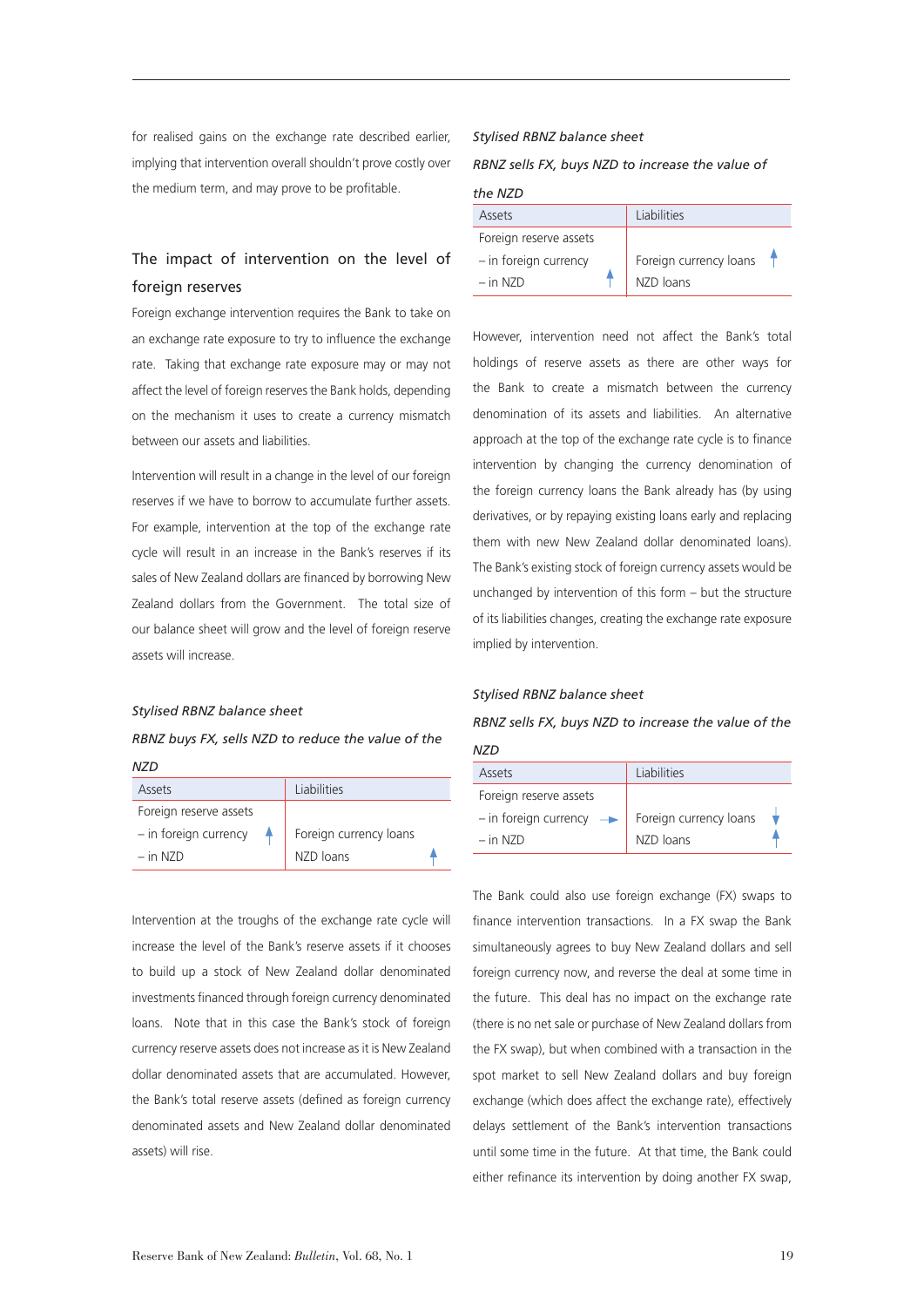or it could close out its FX exposure by buying New Zealand dollars and selling foreign exchange.

### *Transactions when intervention is financed using FX swaps, RBNZ sells NZD, buys FX to reduce the value of the NZD*



### Intervention and the maintenance of adequate crisis reserves

In principle, intervention could result in the Bank running its foreign reserves down to the point where it has insufficient reserves to adequately deal with market dysfunction in a crisis. For example, when intervening at the bottom of the exchange rate cycle, it could fund purchases of New Zealand dollars by selling foreign currency assets held as reserves. In practice this will not occur, as the Minister of Finance has instructed the Bank to ensure that in conducting intervention the Bank maintain a stock of foreign currency investments of at least SDR 2.45b (currently around NZD 5.1b).<sup>13</sup> This means that the Bank will have to borrow in foreign currencies to finance intervention at the bottom of the exchange rate cycle.

At an aggregate level, intervention at the bottom of the exchange rate cycle implies that the Bank's foreign currency denominated liabilities exceed its assets. Whilst this means that the Bank will have negative net foreign

reserves in aggregate, its crisis intervention capacity will not be significantly impaired as it ensures that no more than 20 per cent of its foreign currency loans come due in any year. The foreign currency loans used to finance intervention would be medium term, leaving the Bank's short–term crisis management capacity intact.

Intervention at the bottom of the exchange rate cycle can also be financed with FX swaps by doing the opposite of the transactions described earlier. As long as the swaps are of a medium–term maturity then the Bank's crisis intervention capability will not be substantively affected by intervention.

# 5 How will intervention be implemented?

### Institutional framework

The Bank conducts its crisis intervention policy as an agent of the Minister of Finance using section 17 of the Reserve Bank Act, which allows the Minister to instruct the Bank to deal in the foreign exchange markets on the Government's behalf. This means that, while the Bank advises the Minister on crisis intervention, and would implement crisis intervention, the actual decision on whether to intervene and the financial implications of that intervention rest with the Minister and the Crown.

The new intervention role is set up differently. Foreign exchange intervention in support of the PTA has been organised to give the Bank full operational independence from the Minister and the Government, in the same way the Bank has independence to formulate and implement monetary policy. This operational independence for FX intervention is provided for in section 16 of the Reserve Bank Act. The implication of this greater independence is that the Governor and the Bank accept the full financial implications of intervention – profits and losses accrue to the Bank and sit on the Bank's balance sheet.

The reason why FX intervention for monetary policy purposes has been set up differently from crisis intervention reflects an effort to manage some of the risks that can be inherent with intervention in non-crisis situations. In particular, as the

Currently, the Bank holds foreign reserves for crisis intervention of SDR 1.6 billion. The amount of our crisis reserves will grow to SDR 2.45 billion over the next few years. See Michael Gordon's article in this issue of the *Bulletin* for details.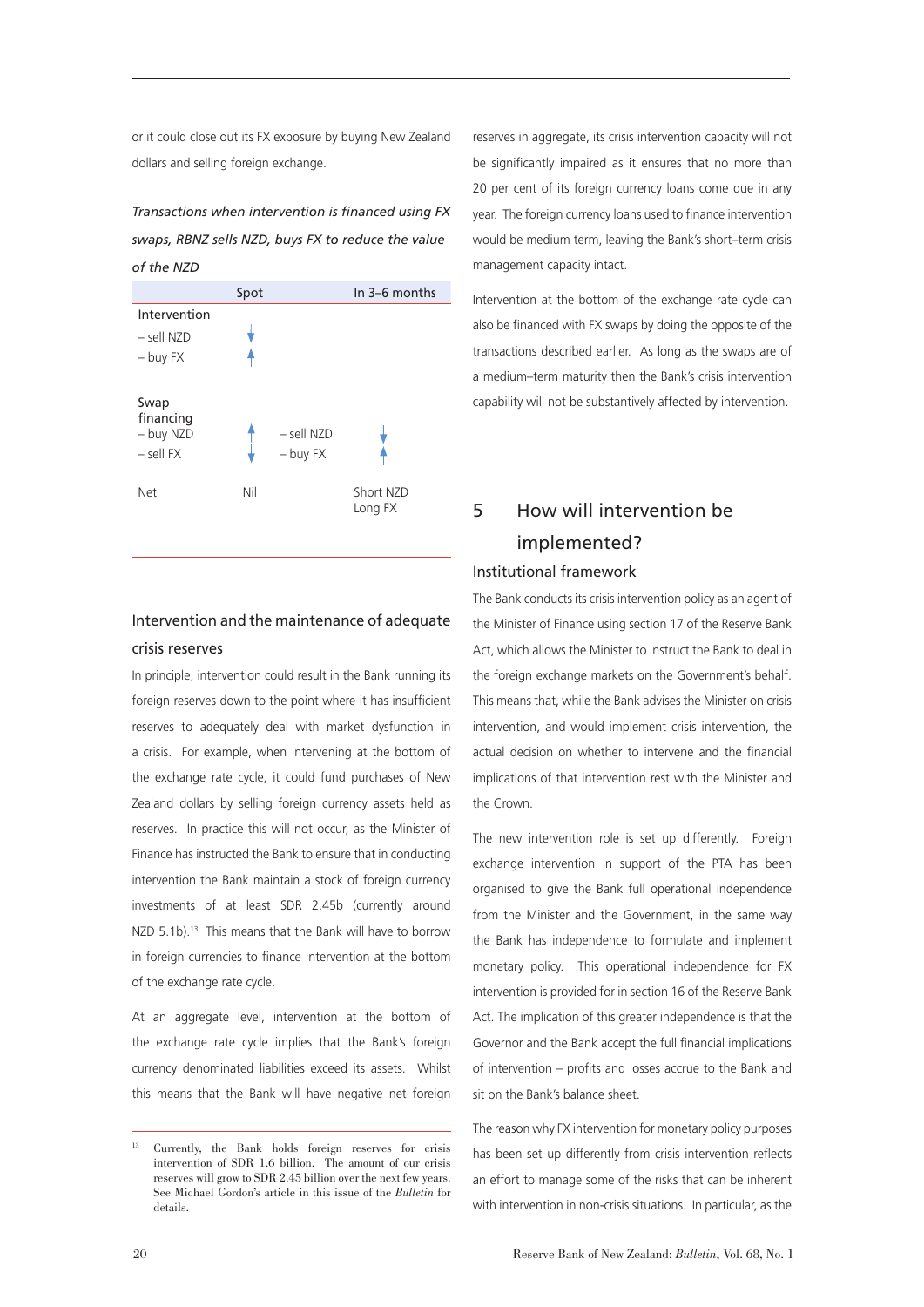Bank has sole responsibility for the timing of intervention and the subsequent squaring out of intervention positions, there is little scope for the Bank to be forced to abandon its strategy early under pressure from the Government. This would help to manage some of the financial risks inherent in intervening at cyclical extremes, as it gives the Bank the ability to hold positions for the time that will generally be required to exit at a profit (once the exchange rate reverts to more average levels). Another reason for maintaining operational independence around FX intervention concerns the potential for intervention policy to conflict with monetary policy if decisions to intervene did not rest solely with the Bank. Because the Bank has control of intervention decisions, there is little scope for conflicts between intervention policy and price stability to arise, given that the Reserve Bank Act clearly defines a single objective: price stability.

#### **Transactions**

Intervention will usually be conducted in the New Zealand dollar/US dollar currency pair. This is because market participants quote this currency pair the most actively and most other currency pairs are derived with reference to the NZD/USD exchange rate.<sup>14</sup> Using this currency pair best allows the Bank to conduct its intervention in the quickest and most efficient manner, maximising the impact on the New Zealand dollar exchange rate against all other currencies.

The Bank intends to be flexible in its implementation style and will not adopt any fixed method of implementation. However, transaction actions will generally be with wholesale market participants, and would typically be of a similar size as the standard market parcel (NZD 10 million) or larger. To maximise the strength of the intervention signal the Bank is likely to transact with a number of market makers simultaneously. The Bank will not transact directly with corporates or individual exporters or importers.

The style of intervention transaction is key to the effectiveness of intervention. Normally, market participants (including the Reserve Bank) try to conduct FX transactions in a manner that will minimise the impact of the transaction on the exchange rate. This is usually optimal, as to do otherwise results in higher transaction costs. The execution approach in intervention situations will be quite the opposite, as the aim of the operation would be to maximise the exchange rate impact. This implies that the Bank would look to intervene at times when there is relatively little interest by other market participants to trade against it. Also the style of execution will be relatively aggressive – the Bank will ask market participants to quote it a price and would deal on those prices, thereby forcing transactions into the market. This approach is more likely to result in the Bank's counterparties quickly acting to pass on the Bank's deals to others, creating ongoing transaction activity in the direction the Bank desires, maximising the impact on the exchange rate. The intervention execution approach stands in contrast to the Bank's normal approach of easing transactions into the market with the aim of having no impact on the exchange rate.

Generally, intervention will be quite open and will involve as many market makers as possible, to maximise the signalling impact of intervention. On occasion, though, it may be the case that intervention is covert, involving only one or two market makers, if it seems that this is more likely to lead to a greater chance of success.

The Bank's open foreign exchange position will be closed once the exchange rate returns to near its long-term equilibrium value. The associated transactions will be performed in a manner consistent with minimising the impact on the exchange rate. For example, the Bank will pick times when there are a number of other investors interested in trading in the opposite direction, and its execution style will be very passive. Such transactions have quite a different character to intervention, reflecting their quite different objectives and style.

For example, a market quote in the NZD/JPY would normally be calculated as the product of the NZD/USD and USD/JPY exchange rates – both of which are individually and actively quoted.